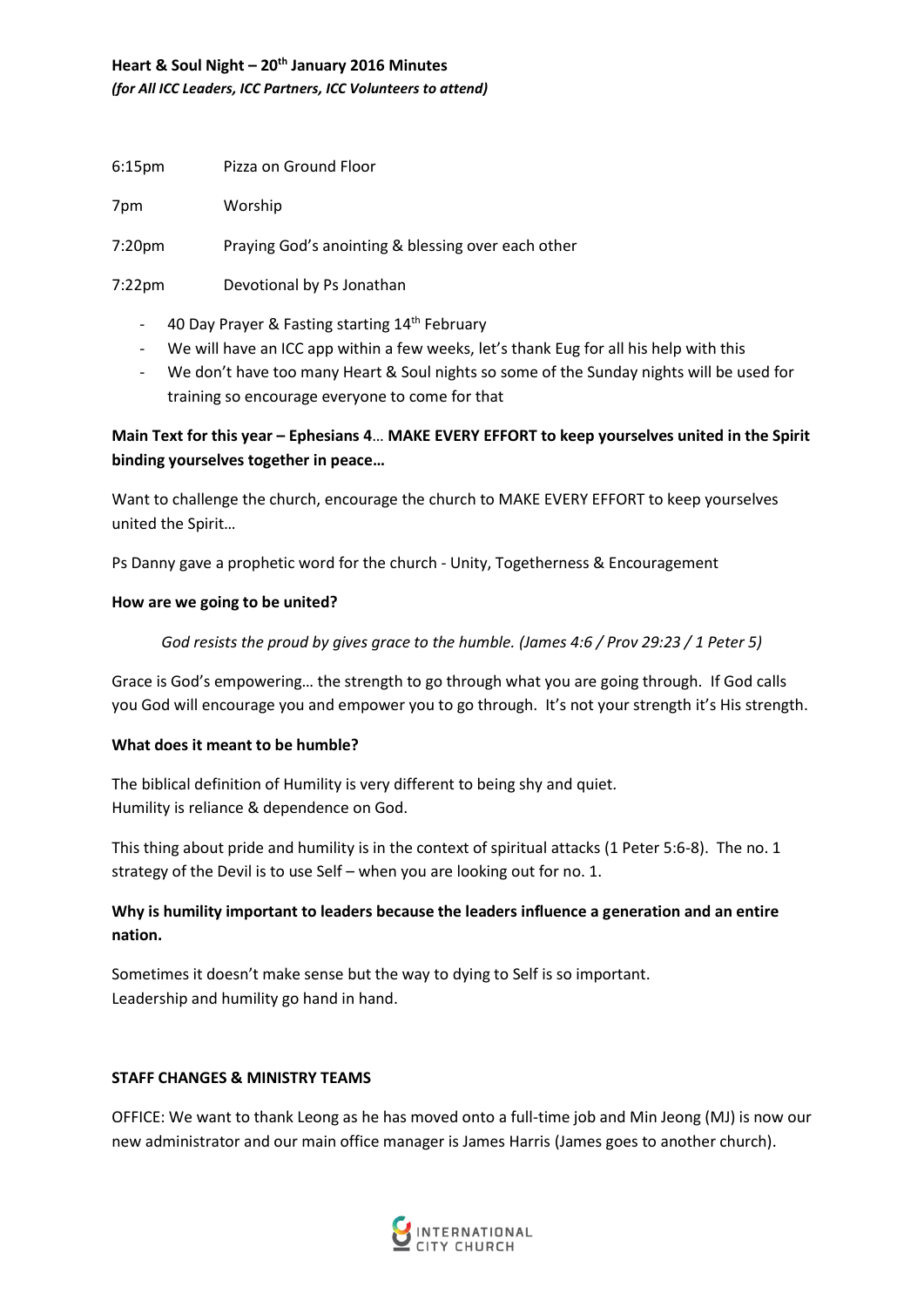**KFC Team:** Alvin introduced the team leaders & their teams:

- Little Cherubs Deborah Mok, Lin Hickey, Joanne Stephen
- Noah's Ark Karen Chow, Alvin Jo, Joleen Chan, Barry, Kim
- J-Club Neil (Esther last year), James, KC, Margaret, John
- Launching The Gospel Project on the  $7<sup>th</sup>$  February

**ABIDE Youth:** many of the Youth Leaders are working full-time outside; we're hoping to bring Zac K on as an intern this year

- Zack Tan, Dylan Tang, Joe Kirkcaldie, James, Janell, Joleen, Elizabeth (Lizzie), Eunie, Roy, Titus
- Youth Alpha (good foundations of Who is Jesus, Who is the Holy Spirit, videos & discussion sheets, takes 5-6 months to run through the whole Youth Alpha)

Encourage all the parents who are transitioning from Sunday School to ABIDE Youth – it's our Tweenies group, it's important for them to do Youth Alpha. If parents can please ; we are rotating the Youth Groups with some weeks being Connect Groups for Guys & Girls issues. It's good to have that influence there where the kids can be influenced by Christian youth leaders instead of the media, etc.

If you're wondering where the Youth Pastor is; we want to raise up a son and daughter of the house to lead. This is all part of our discipleship program. We all need to be discipled.

Even Ps Jonathan is going to be mentored by Ps Danny. Julian and Ps Jonathan is going to Adelaide for mentoring with other Senior leaders there in March.

**SOT:** Ps Oli was in charge of that but now she's looking after Riley. Ademola and Christy and Christine Chan are overseeing SOT now. This oversees: Ushers, Resource Desk, Security, Carpark Team, Coffee Pot.

Christy is helping with SOT, WISH, Pastoral admin with Ps Faith as well.

Christy, MJ are in part-time.

# **CAM:** David Tan

- Chantel (SD), Kevin (Lighting), Sean T (Sound, Jac (Multimedia), Ryan (AV), Cammy (Operations)
- Worship leaders Thelma, Laz, David Tan, Julian, Diana, Cammy, Winnie

# **Melting Pot**

- It's now being leased out to another company group of Christian guys that are running it
- ICC is just the landlord collecting rent don't come to Ps Jonathan regarding the Melting Pot  $_{\odot}$
- It has been a burden trying to manage the whole thing so we pray that it works and it works well